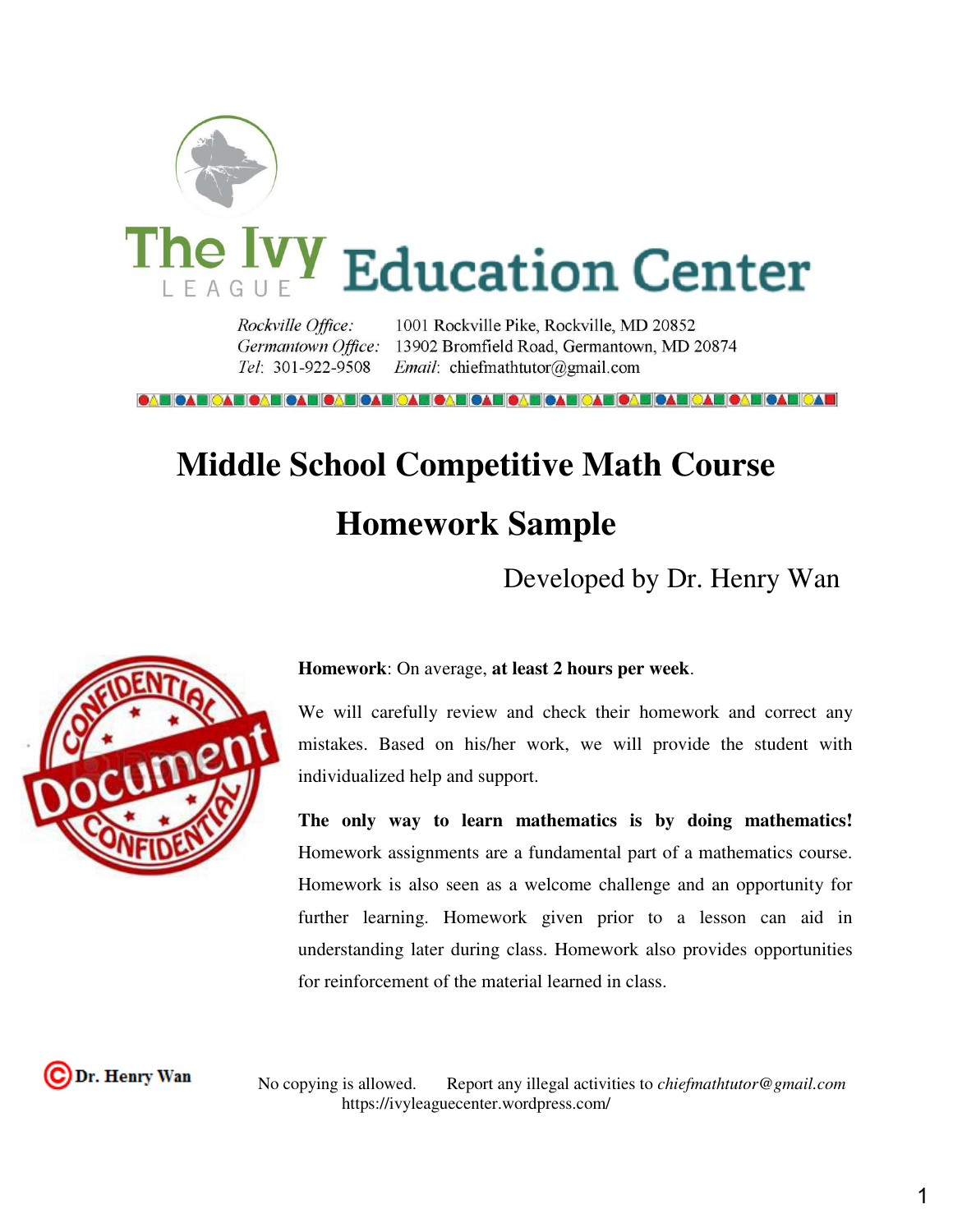# **~~~~~~~~~~~~~~~~~~~~~~~~~~~~~~~~~~~~~~~~~~~~~~~~~~~~~~~~~~~~~~~~**

# **The following steps are important for solving math problems: FIND OUT**

- **Read** the **problem twice**.
- Underline or **highlight key words** and numerical data.
- Decide what the **question** is asking for.
- You may need to translate expressions and equations that are written using English words/sentences into mathematical symbols and operations.
- Have you seen a similar problem before?
- If so, how is this problem similar? How is it different?
- What facts do you have?
- **What conditions are given?**
- What do you know that is not stated in the problem?

# **CHOOSE A STRATEGY**

- How have you solved similar problems in the past?
- What strategies do you know?
- Try a strategy that seems as if it will work.
- If it does not, it may lead you to one that will.

# **SOLVE IT**

Use the *strategy* you selected and work the problem.

# **LOOK BACK**

- Reread the question.
- Did you answer the question asked?
- Is your answer in the correct units?
- Does your answer seem reasonable?

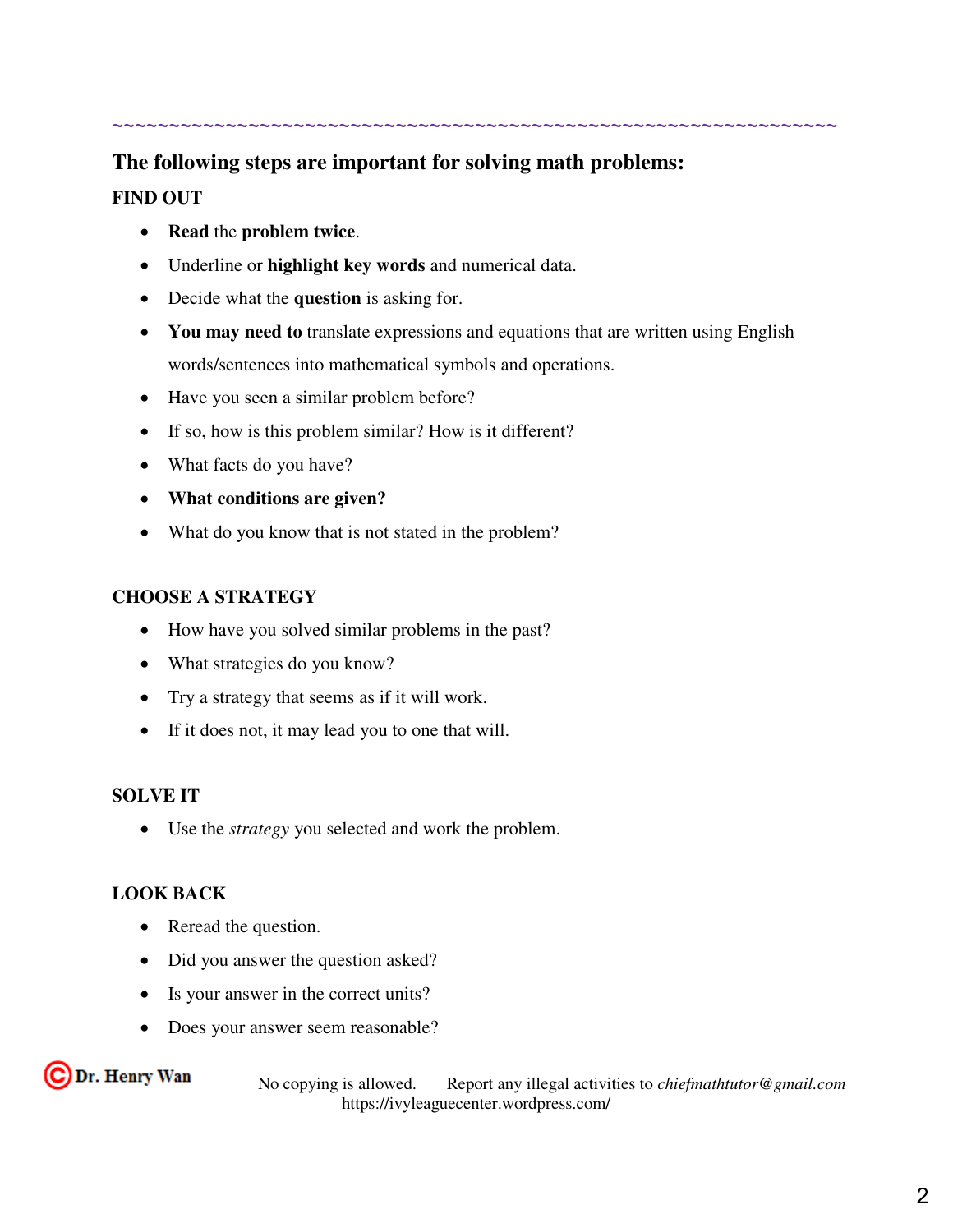Specific *strategies* may vary in name. Most, however, fall into these basic categories:

- Compute or Simplify  $(C)$
- Use a Formula (F)
- Make a Model or Diagram (M)
- Make a Table, Chart or List (T)
- Guess, Check & Revise  $(G)$
- Consider a Simpler Case (S)
- $\bullet$  Eliminate (E)
- Look for Patterns (P)

**The "Show steps" feature allows you to learn basic mathematics on your own, or it can simply be a nice way to check your work!** 

# **Mathematics is fun and beautiful. It is an art.**

- Try to solve many different types of problems with the same method.
- Try also to solve one problem with different methods.

**Have fun. Think creatively. Challenge yourself to Solve.**

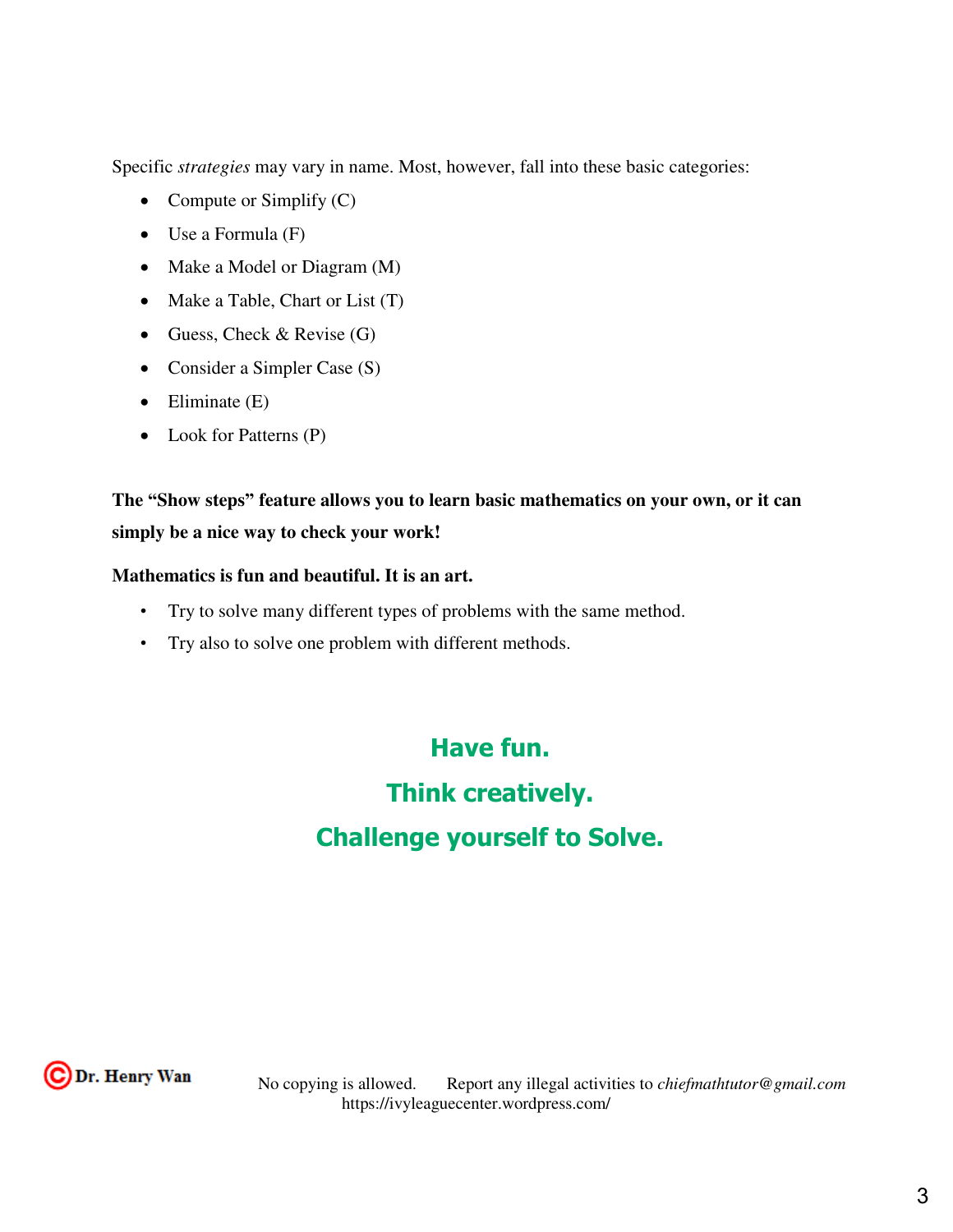**Name: \_\_\_\_\_\_\_\_\_\_\_ Date: \_\_\_\_\_\_\_\_\_\_\_** 

The weekly homework problem sets consist of three types of problems:

(1) **A fast/mental calculation problem set**: this will help students establish excellent basic calculation skills and fast problem-solving ability making all areas of math easier and quicker.

(2) **A comprehensive problem set**: this set consists of 25 questions at the AMC 8/MathCounts level taken from the licensed AMC Database. The set covers the following areas: Counting, Number Theory, Logic Reasoning, Probability, Statistics, Algebra, and Geometry.

(3) **An especially designed problem set**: this focuses on the topic presented in an immediately previous lesson, and provides students with the needed review and reinforcement about material learned in class.

**~~~~~~~~~~~~~~~~~~~~~~~~~~~~~~~~~~~~~~~~~~~~~~~~~~~~~~~~~~~~~~~~~~~~~~~~~~~**

Please solve as many problems as you can. You must show all your work on this sheet.

# **Part I:**

# **Fast/Mental Calculation Problem Set**

*Use the efficient strategy, based on the formula*  $(a + b)(a - b) = a^2 - b^2$ , we introduced in *the immediately previous class to solve the following problems.* 

*Example:* 

$$
113 \times 109 = (111 + 2)(111 - 2) = 111^2 - 2^2 = 12321 - 4 = 12317
$$

1. 14 × 12 = \_\_\_\_\_\_\_\_\_\_\_\_\_\_\_\_\_\_\_\_\_\_\_\_\_\_\_\_\_\_\_\_\_\_

2.  $19 \times 13 =$ 

C Dr. Henry Wan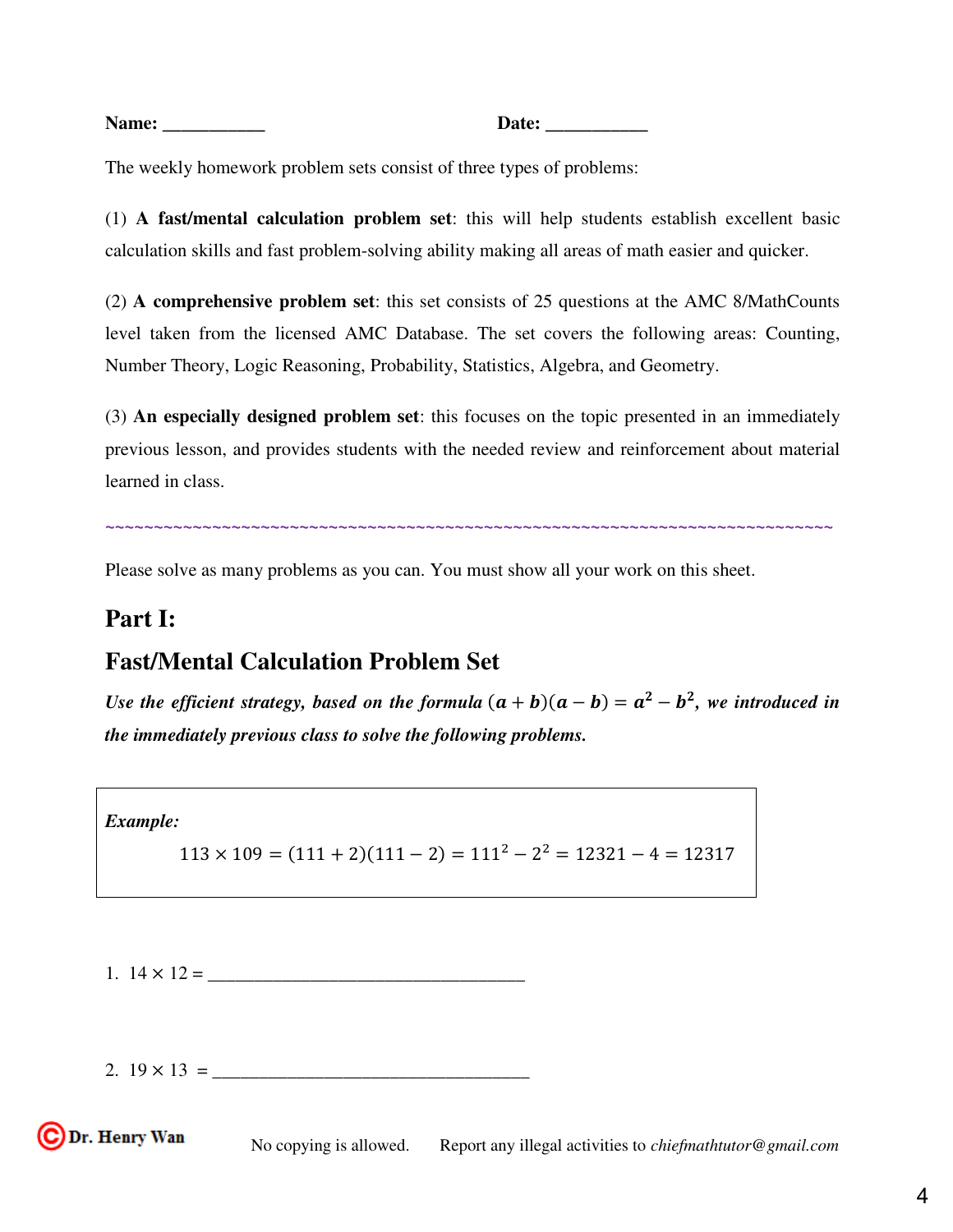# **Bonus:**

7. 11115 × 11117 = \_\_\_\_\_\_\_\_\_\_\_\_\_\_\_\_\_\_\_\_\_\_\_\_\_\_\_\_\_\_\_\_\_\_

# **Most Challenging Problem:**

# **2015 University of Maryland High School Mathematics Competition Problem 20**

Let  $p$  be the greatest prime factor of 9,991. The sum of the digits of  $p$  is equal to

(A) 4 (B) 10 (C) 13 (D) 16 (E) 28

*Hint to get started*:  $9,991 = 10,000 - 9 = 100^2 - 3^2$ 

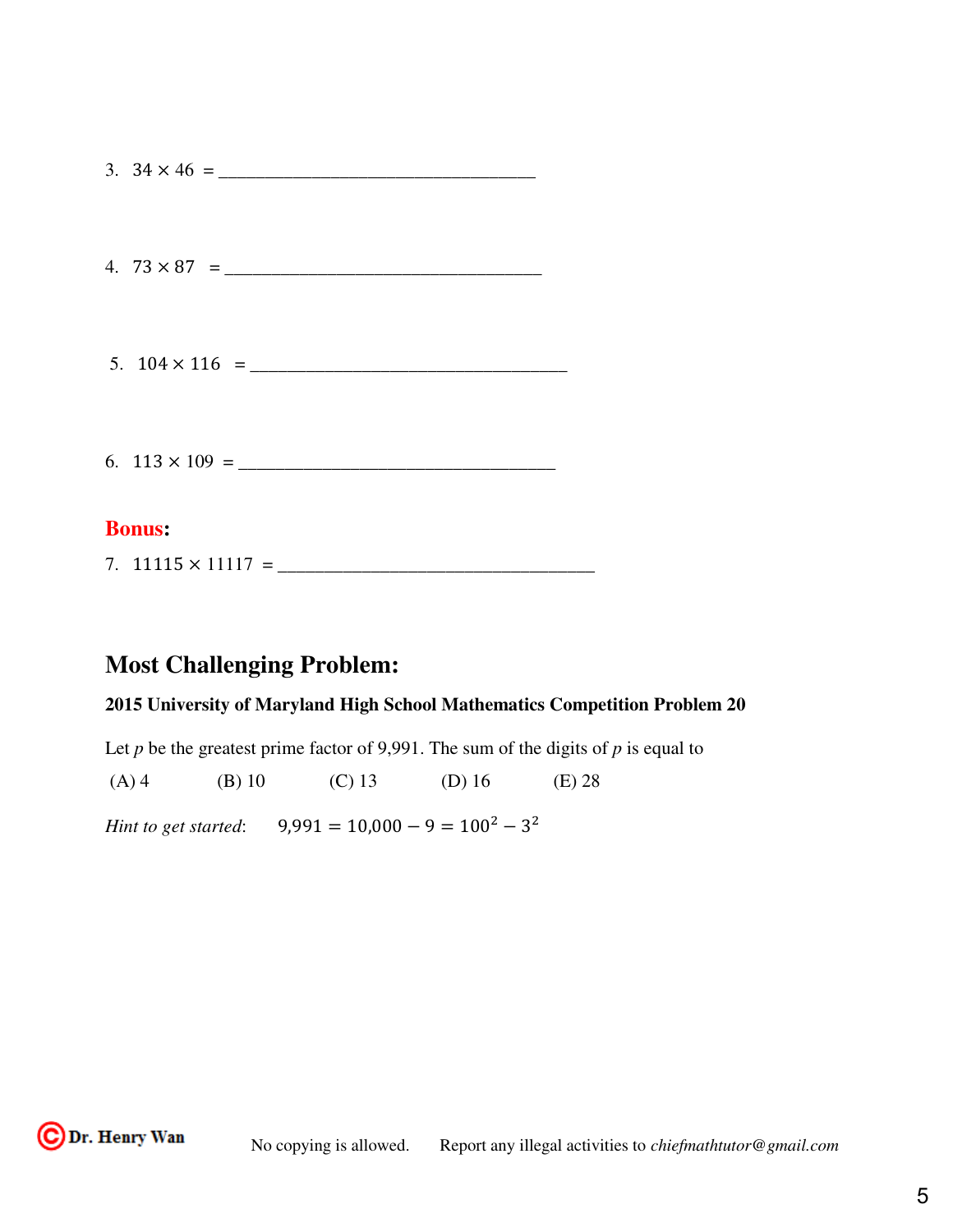# **Part II**

# **Comprehensive Competitive Math Problem Set**

# **Problem 1**

$$
1 - 2 + 3 - 4 + \dots - 2020 + 2021 =
$$
  
(A) -1011 (B) -1010 (C) 0 (D) 1010 (E) 1011

# **Problem 2**

What is the number halfway between  $\frac{1}{10}$ 16 and  $\frac{1}{2}$ 20 ?  $(A) \frac{1}{16}$ 160  $(B) \frac{1}{2}$ 80  $(C) \frac{1}{16}$ 18  $(D) \frac{9}{16}$ 160 (E)  $\frac{1}{2}$ 9

# **Problem 3**



~~~~~~~~~~~~~~~~~~~~~~~~~~~~~~~~~~~~~~~~~~~~~~~~~~~~~~~~~~~~~~~~~~~~~~~~~~~~~~~~~~~~~~~~~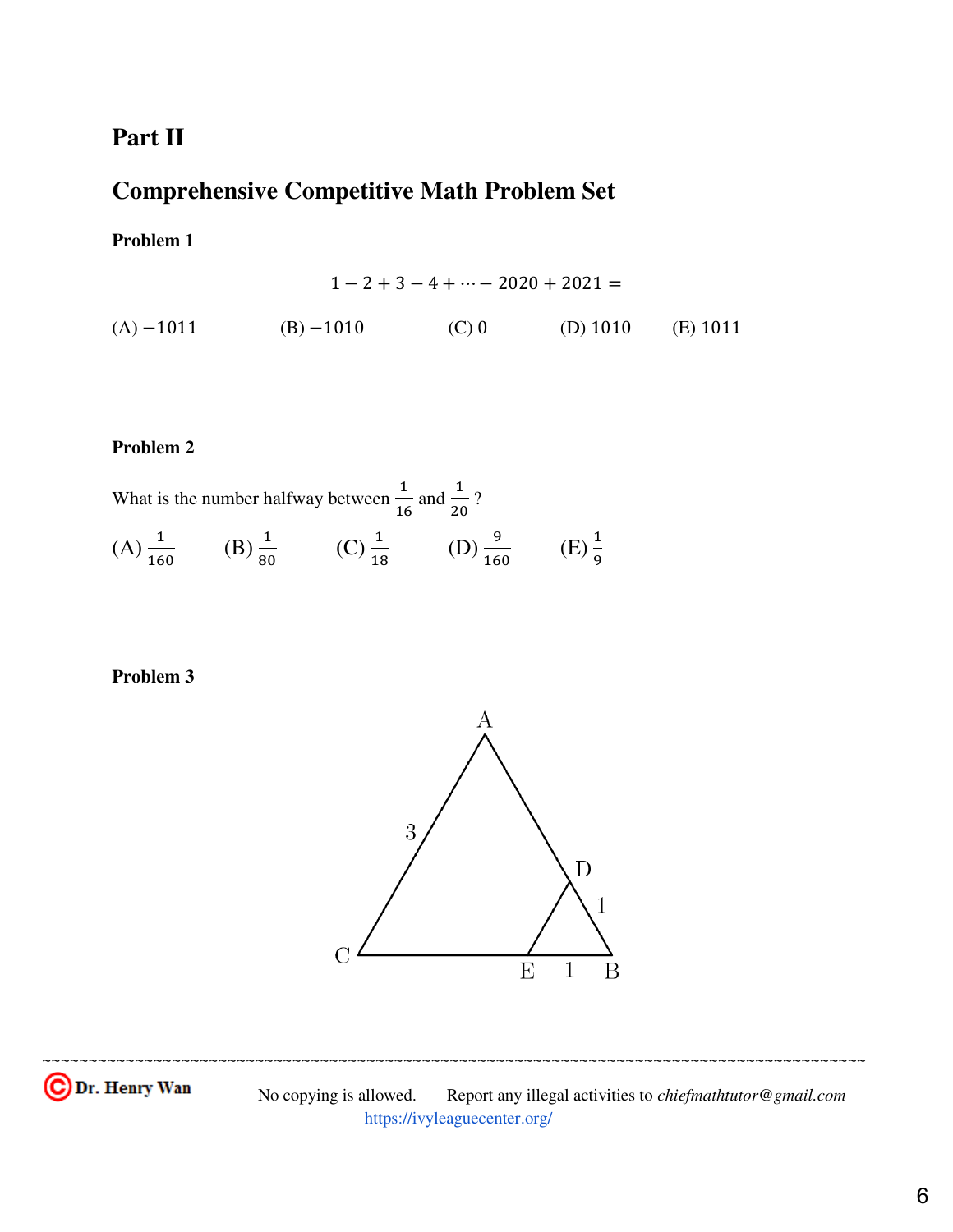A triangular corner with side lengths  $DB = EB = 1$  is cut from equilateral triangle ABC of side length 3. What is the perimeter of the remaining quadrilateral?

(A) 6 (B) 
$$
6\frac{1}{2}
$$
 (C) 7 (D)  $7\frac{1}{2}$  (E) 8

#### **Problem 4**

Estimate the time it takes to send 240 blocks of data over a communications channel if each block consists of 512 "chunks" and the channel can transmit 120 chunks per second.

| $(A)$ 0.27 seconds       | $(B)$ 2.7 seconds | $(C)$ 27 seconds |
|--------------------------|-------------------|------------------|
| (D) $27 \text{ minutes}$ | $(E)$ 27 hours    |                  |

# **Problem 5**

If

$$
\frac{b}{a} = 3 \text{ and } \frac{c}{b} = 4,
$$

what is the ratio of  $a + b$  to  $b + c$ ?

 $(A) \frac{1}{4}$ 4 (B)  $\frac{4}{11}$ 15  $(C) \frac{4}{7}$ 7 (D)  $\frac{3}{4}$ 4 (E)  $\frac{4}{5}$ 5

# **Problem 6**

~~~~~~~~~~~~~~~~~~~~~~~~~~~~~~~~~~~~~~~~~~~~~~~~~~~~~~~~~~~~~~~~~~~~~~~~~~~~~~~~~~~~~~~~~ Each day, Alan ate 10% of the jellybeans that were in his bag at the beginning of that day. At the end of the second day, 81 remained. How many jellybeans were in the bag originally?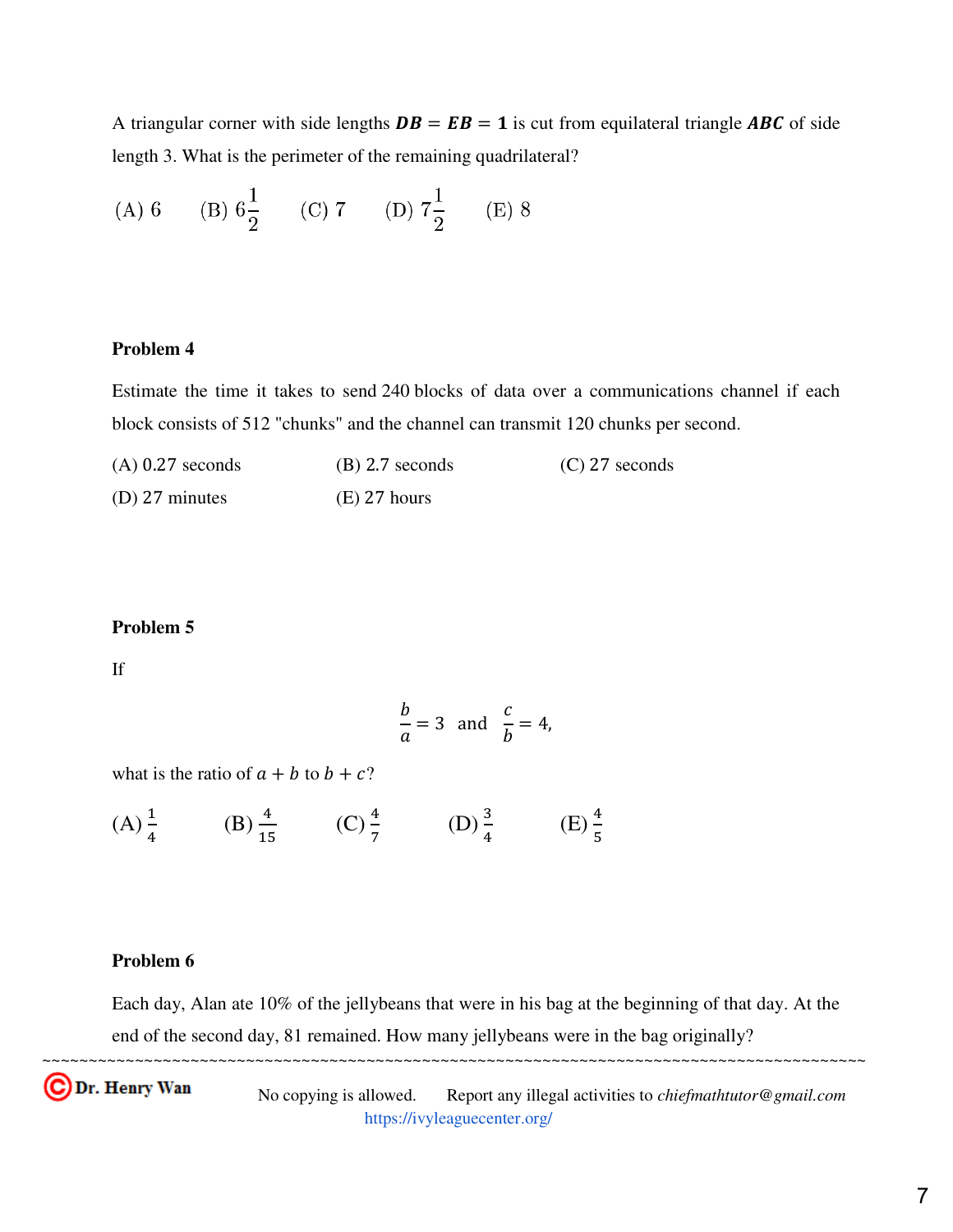| $(A)$ 100 | $(B)$ 105 | $(C)$ 110 | (D) $115$ | $(E)$ 125 |
|-----------|-----------|-----------|-----------|-----------|
|-----------|-----------|-----------|-----------|-----------|

 $A$  4  $\times$  4  $\times$  4 cube is painted blue on the top and the 4 side faces, and red on the bottom face. Then the cube is cut into unit cubes, as shown.



How many of the unit cubes have exactly two blue faces?

(A) 8 (B) 12 (C) 16 (D) 20 (E) 24

# **Problem 8**

 No copying is allowed. Report any illegal activities to *chiefmathtutor@gmail.com*  <https://ivyleaguecenter.org/>

~~~~~~~~~~~~~~~~~~~~~~~~~~~~~~~~~~~~~~~~~~~~~~~~~~~~~~~~~~~~~~~~~~~~~~~~~~~~~~~~~~~~~~~~~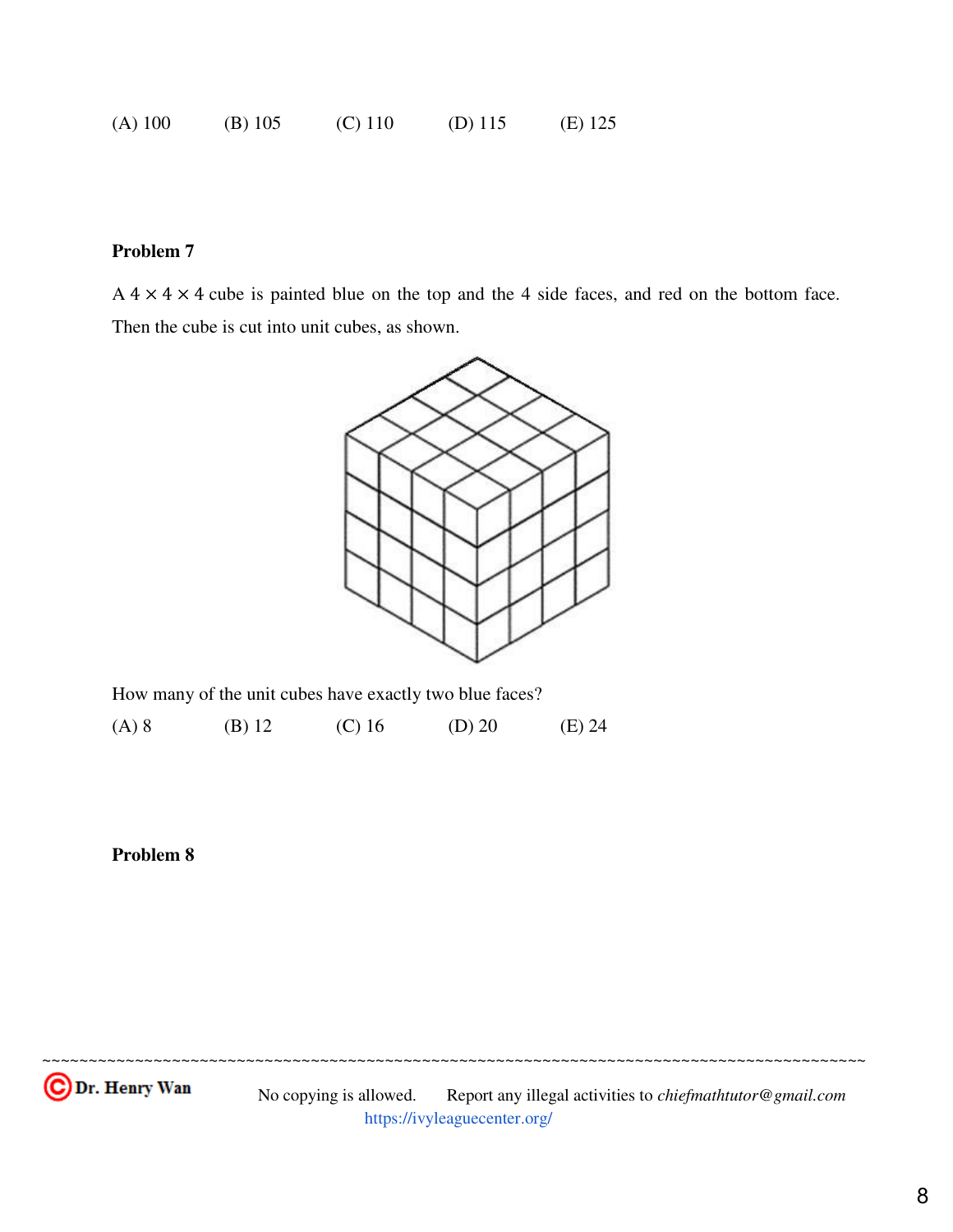

A circular spinner is divided into 12 equal sections, as shown. An arrow is attached to the center of the spinner. The arrow is spun once. What is the probability that the arrow stops in a section containing a prime number that is odd?

 $(A) \frac{1}{12}$ 12 (B)  $\frac{1}{6}$ 6 (C)  $\frac{1}{2}$ 3 (D)  $\frac{5}{15}$ 12  $(E) \frac{1}{2}$ 2

# **Problem 9**



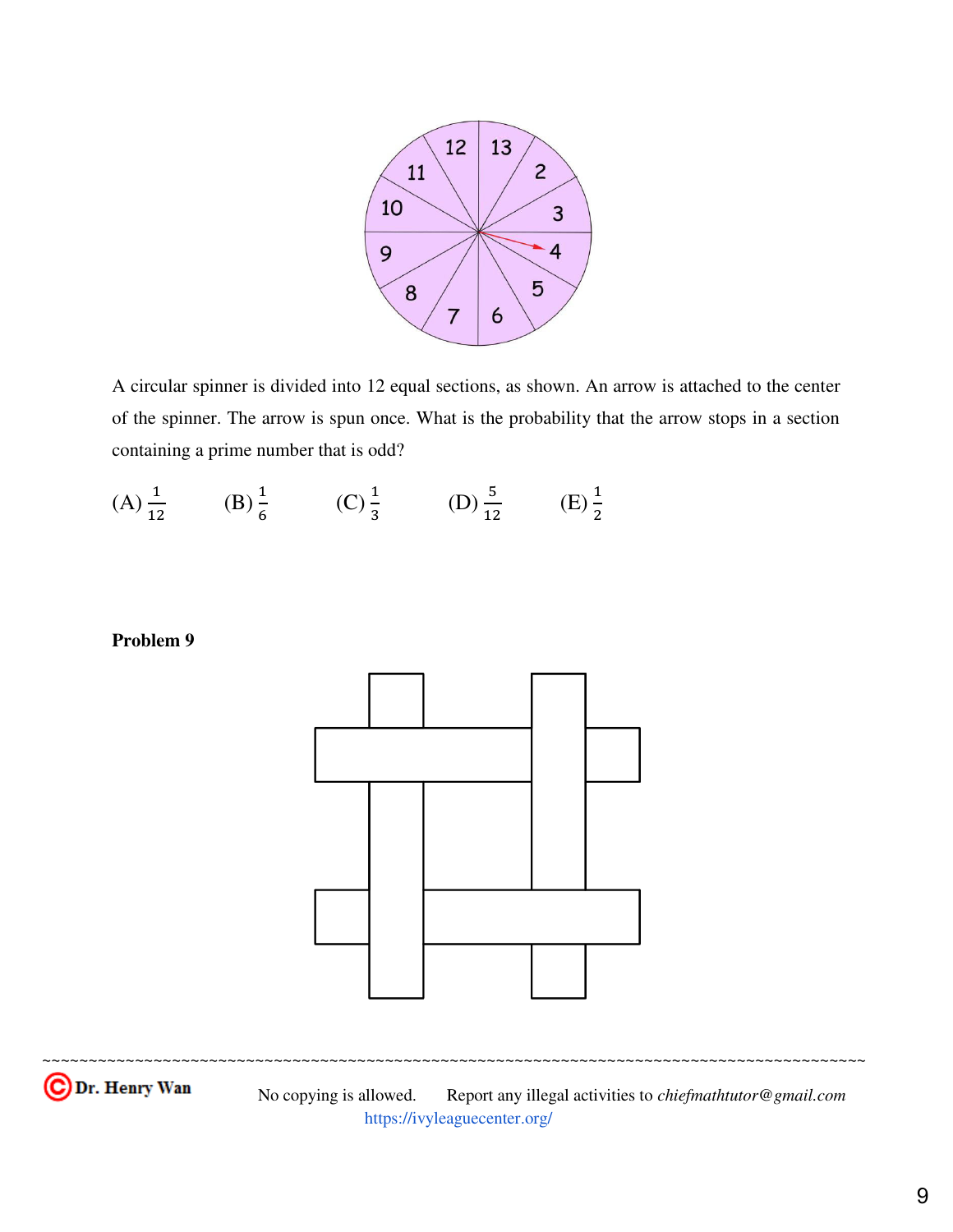Four rectangular paper strips of length 6 and width 1 are put flat on a table and overlap perpendicularly as shown. How much area of the table is covered?

(A) 20 (B) 22 (C) 24 (D) 26 (E) 36

## **Problem 10**

The marked price of a computer was 40% less than the suggested retail price. Joe purchased the book for half the marked price at a Fiftieth Anniversary sale. What percent of the suggested retail price did Joe pay?

(A) 25% (B) 30% (C) 35% (D) 50% (E) 60%

# **Problem 11**

What is the sum of the digits of the decimal form of the product

 $20^{2019} \cdot 50^{2021}$ ? (A) 2 (B) 4 (C) 7 (D) 8 (E) 10

## **Problem 12**

If  $a, b$ , and  $c$  are digits for which

|        |          |        | 7 a 2<br>$-48b$ |          |  |
|--------|----------|--------|-----------------|----------|--|
|        |          |        | c 7 3           |          |  |
| (A) 13 | $(B)$ 14 | (C) 15 | (D) $16$        | $(E)$ 17 |  |
|        |          |        |                 |          |  |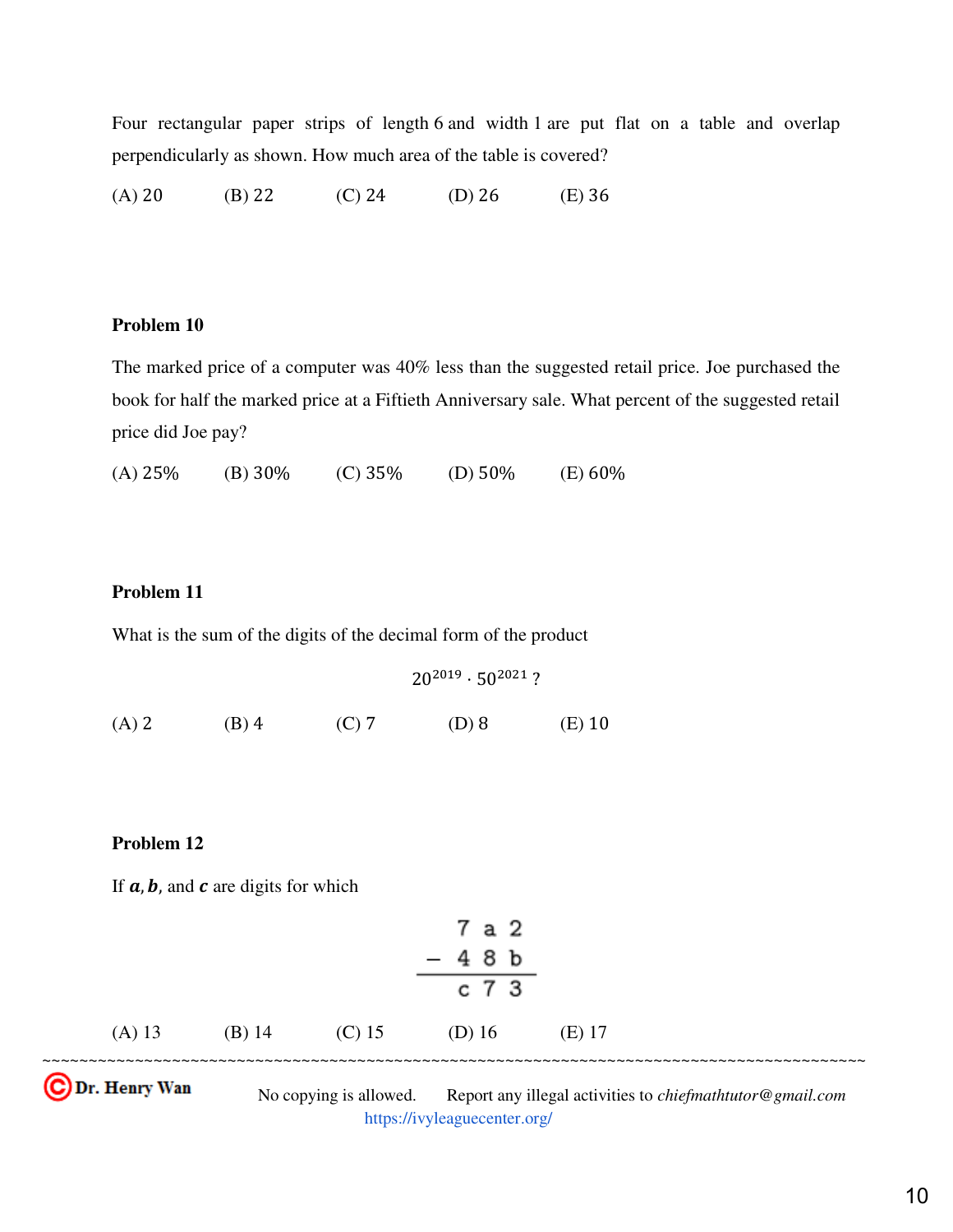If

$$
3^{2020}-3^{2021}-3^{2022}+3^{2023}=m\cdot 3^{2020},
$$

what is the value of  $m$ ?

(A) 3 (B) 9 (C) 11 (D) 16 (E) 27

## **Problem 14**

Pegs are put in a board 1 unit apart both horizontally and vertically. A rubber band is stretched over 4 pegs as shown in the figure, forming a quadrilateral. What is the area of the quadrilateral in square units?



# **Problem 15**



 No copying is allowed. Report any illegal activities to *chiefmathtutor@gmail.com*  <https://ivyleaguecenter.org/>

~~~~~~~~~~~~~~~~~~~~~~~~~~~~~~~~~~~~~~~~~~~~~~~~~~~~~~~~~~~~~~~~~~~~~~~~~~~~~~~~~~~~~~~~~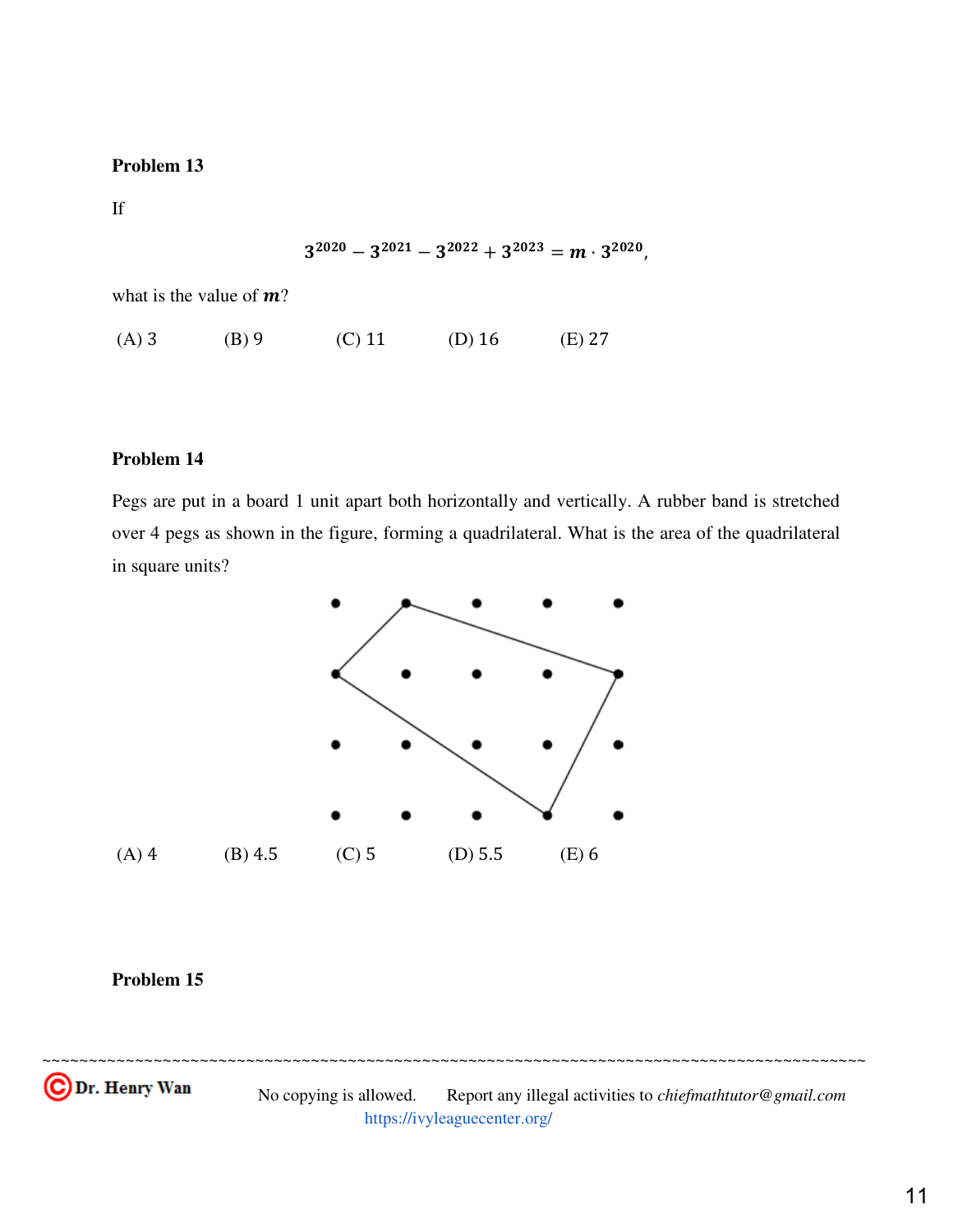When the decimal point of a certain positive decimal number is moved four places to the right, the new number is nine times the reciprocal of the original number. What is the original number?

(A) 0.0003 (B) 0.003 (C) 0.03 (D) 0.3 (E) 3

#### **Problem 16**

What is the value of the product

$$
\left(1 - \frac{1}{2^2}\right)\left(1 - \frac{1}{3^2}\right)\cdots\left(1 - \frac{1}{2020^2}\right)\left(1 - \frac{1}{2021^2}\right)
$$
\n(A)  $\frac{1010}{2021}$  \t(B)  $\frac{1}{2}$  \t(C)  $\frac{1011}{2021}$   
\n(D)  $\frac{2}{3}$  \t(E)  $\frac{1350}{2021}$ 

#### **Problem 17**

Jim turned his computer off at 5 p.m. Friday, at which point it had been on for exactly 100 hours. At what time had Jim turned his computer on?

| $(A)$ 1 p.m. Monday  | $(B)$ 9 p.m. Monday    | $(C)$ 1 p.m. Tuesday |
|----------------------|------------------------|----------------------|
| $(D)$ 2 p.m. Tuesday | $(E)$ 9 p.m. Wednesday |                      |

#### **Problem 18**

The positive integers  $a$ ,  $b$ , and  $c$  have the property that

 No copying is allowed. Report any illegal activities to *chiefmathtutor@gmail.com*  <https://ivyleaguecenter.org/>

~~~~~~~~~~~~~~~~~~~~~~~~~~~~~~~~~~~~~~~~~~~~~~~~~~~~~~~~~~~~~~~~~~~~~~~~~~~~~~~~~~~~~~~~~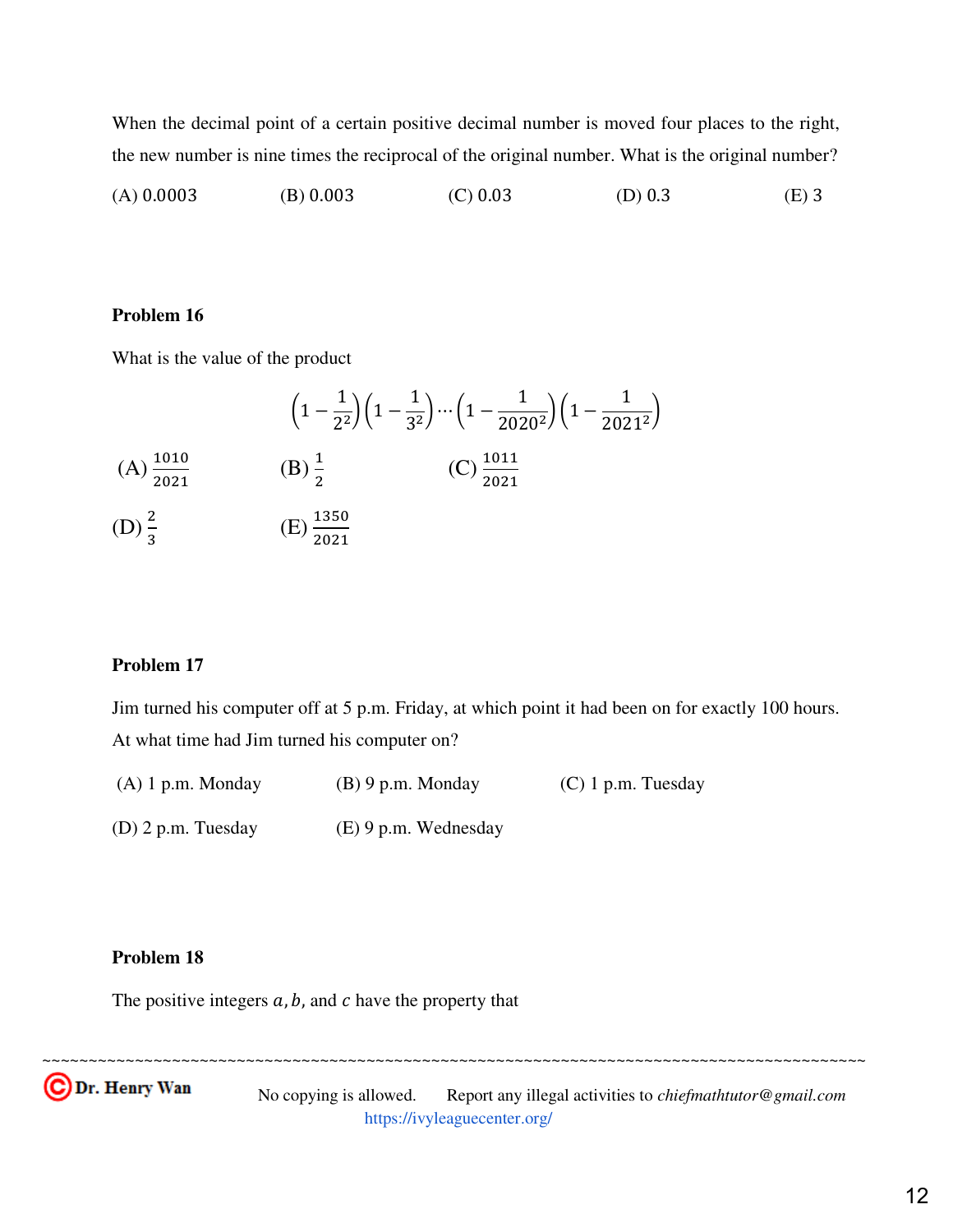$abc = 100.$ 

What is the smallest possible value of  $a + b + c$ ?

(A) 14 (B) 17 (C) 21 (D) 26 (E) 30

#### **Problem 19**

A square with sides of length 1 is divided into two congruent trapezoids and a pentagon, which have equal areas, by joining the center of the square with points on three of the sides, as shown.



Find  $x$ , the length of the longer parallel side of each trapezoid.

(A)  $\frac{3}{5}$  (B)  $\frac{2}{3}$  (C)  $\frac{3}{4}$  (D)  $\frac{5}{6}$  (E)  $\frac{7}{8}$ 

#### **Problem 20**

The mean of three numbers is 20 more than the least of the numbers and 10 less than the greatest. The median of the three numbers is 15. What is their sum?

~~~~~~~~~~~~~~~~~~~~~~~~~~~~~~~~~~~~~~~~~~~~~~~~~~~~~~~~~~~~~~~~~~~~~~~~~~~~~~~~~~~~~~~~~

(A) 15 (B) 25 (C) 30 (D) 40 (E) 45

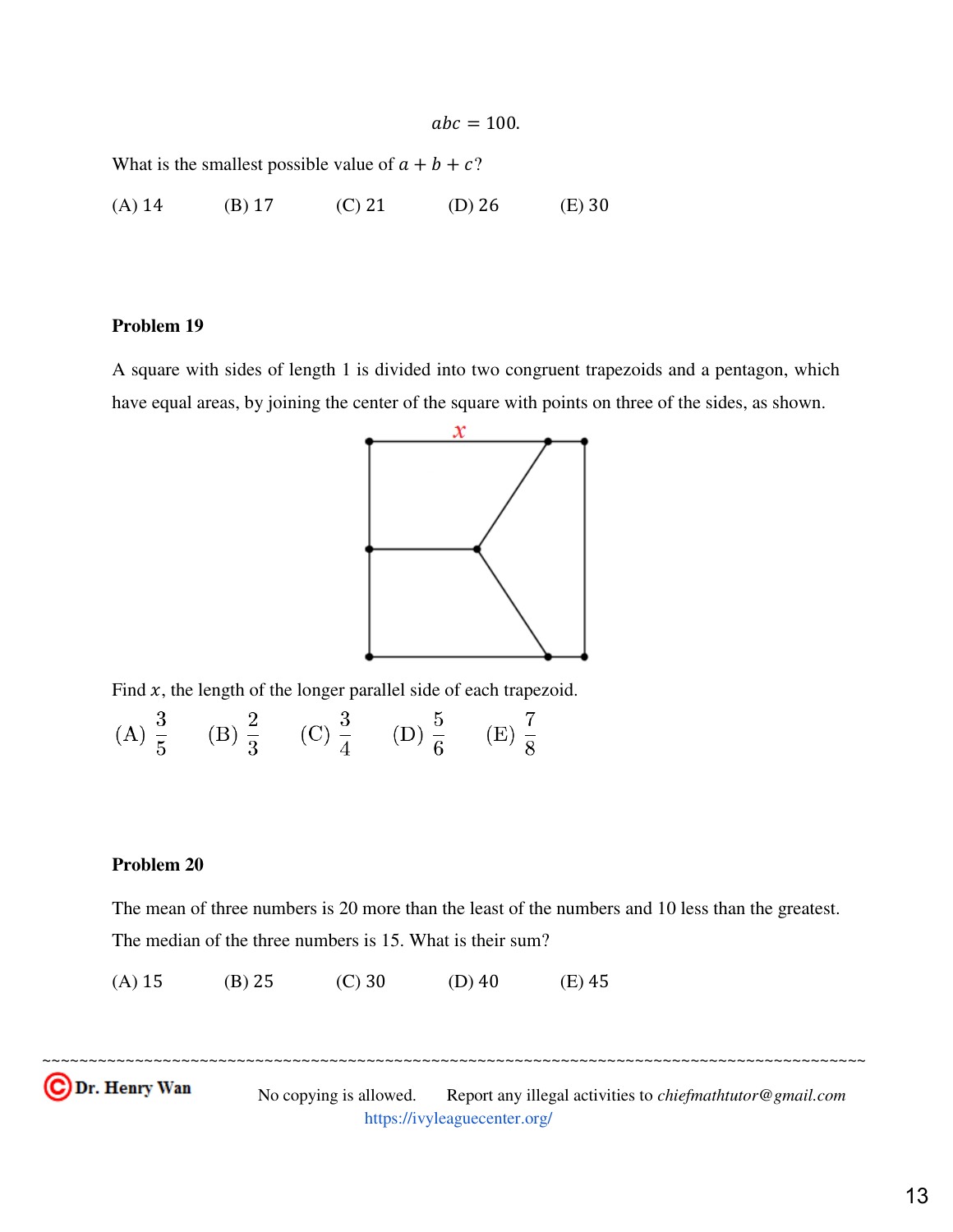

The figure shown is the union of a circle and two semicircles of diameters 1 and 2, all of whose centers are collinear. What is the ratio of the area, of the unshaded region to that of the shaded region?

(A) 
$$
\frac{4}{3}
$$
 \t(B)  $\sqrt{2}$  \t(C)  $\frac{8}{5}$  \t(D) 2 \t(E) 4

## **Problem 22**

In how many ways can five different toys be distributed among three children so that each one gets at least one toy?

(A) 120 (B) 150 (C) 180 (D) 210 (E) 240

# **Problem 23**

How many positive integers less than 2021 have an odd number of positive integer divisors?

~~~~~~~~~~~~~~~~~~~~~~~~~~~~~~~~~~~~~~~~~~~~~~~~~~~~~~~~~~~~~~~~~~~~~~~~~~~~~~~~~~~~~~~~~

(A) 40 (B) 42 (C) 44 (D) 46 (E) 48

с